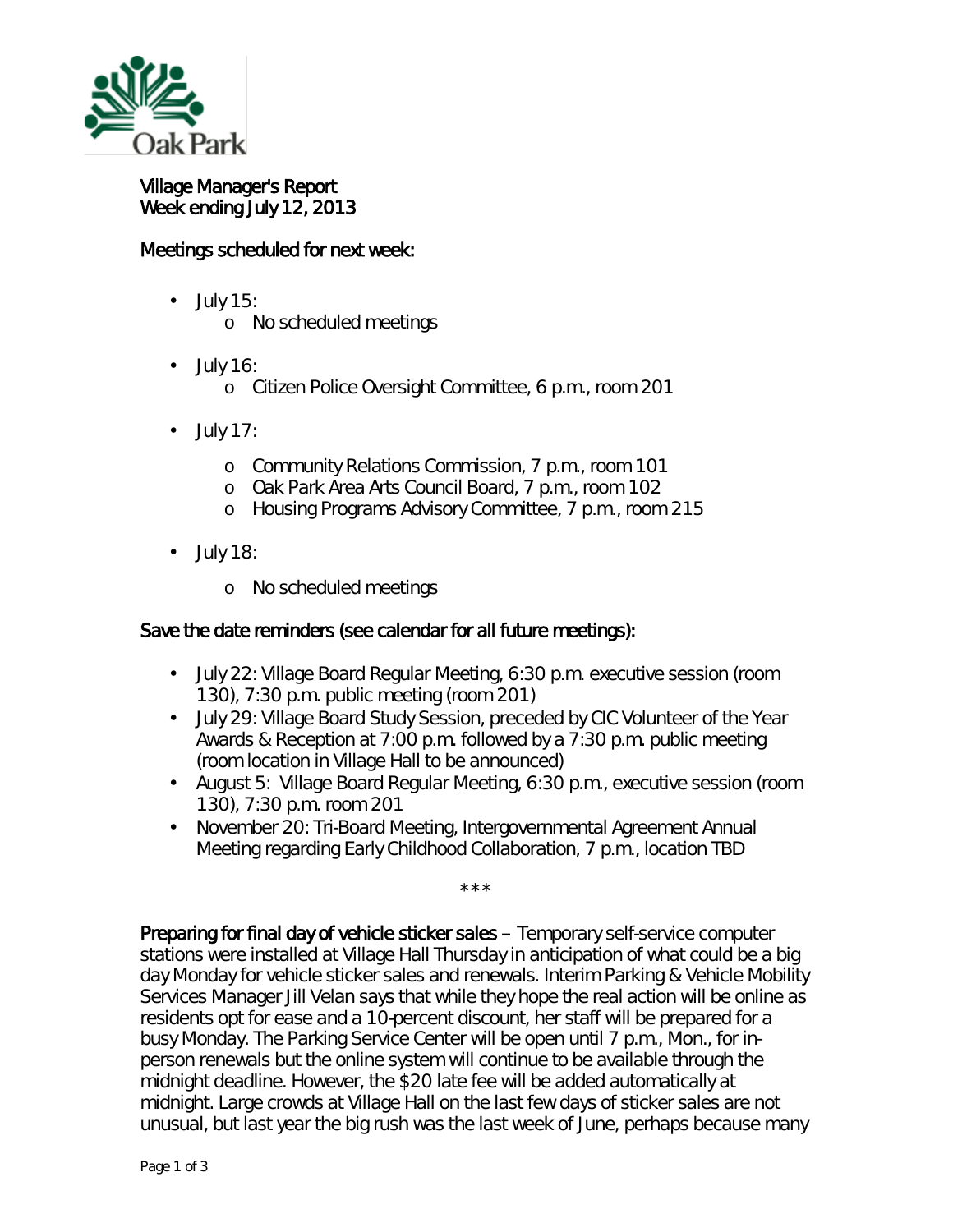people may have thought the deadline still was June 30. But with sales so far this year running below last year, a last-minute rush appears likely. Vehicle owners who use a computer station at Village Hall to renew also will receive the discount. However, with only a six computer terminals available, long waits are just as likely for a terminal as renewing with a Parking Services employee. Jill is urging anyone who waits until the last minute to renew in-person at Village Hall to bring lots of patience and the renewal form.

North Boulevard sewer and water main improvements – Only minor work remains, but parking and traffic have resumed.

Web site status update – The Village's new web site is ready to launch. Staff has been testing the site in-house for the past two weeks. While additional content will be added, the most accessed information has been incorporated into the new, streamlined structure. We are delaying a soft rollout until after the July 15 vehicle sticker deadline passes. The site design presented to the Village Board has been tweaked based on the comments received as part of the discussion, review by the Civic Information Systems Commission and citizen focus groups. The Commission reviewed the original art design, the navigation structure and had a member participate in a focus group. The launch will occur mid-week, using social media to reach out first to those individuals most likely to have something to say about it. As for the old site, it will remain accessible to staff who are investigating how best to archive a wealth of information that is rarely sought, but may have organizational value.

Grants approved for Health Department programs – State grant renewal agreements totaling nearly \$280,000 have been approved for a variety of local public health programs, including Family Case Management, food protection, West Nile virus prevention, emergency preparedness, Tobacco-Free Communities and inspections of body art and tanning facilities. The grants are for the state's fiscal year 2014, which began July 1. [Click here to watch a VOP-TV video](http://www.youtube.com/watch?v=TRoABYUx8j8) on the Health Department's Family Case Management Program, funded under a grant from the Illinois Department of Human Services to serve pregnant women and infants up to one year old.

West Nile Virus update – The second positive for West Nile Virus has been found in an Oak Park mosquito pool collected in a trap on the Village's north side. This pool was collected on July 4 and 5. The first positive pool was collected on June 26 and 27. So far, no human cases have been reported in Illinois. The threat of West Nile Virus can continue as late as October and the numbers of WNV-carrying [Culex](http://www.idph.state.il.us/envhealth/pcmosquitoes.htm)  [mosquitoes](http://www.idph.state.il.us/envhealth/pcmosquitoes.htm) are likely to increase as the summer progresses. The Health Department will continue to focus its efforts on education, stressing the need to eliminate potential breeding spots and reducing the chances of being bitten. As in past years, a Health Department intern is walking the Village looking for and eliminating mosquito breeding spots and passing out information to residents.

Input sought on state bike plan – The Illinois Department of Transportation is seeking public input on Illinois' first statewide bicycle Transportation Plan. IDOT is sponsoring a series of public meetings. Two meetings were held in Chicago on Tues., July 9, but the information came too late to promote locally. However, you still can provide input online – [just click here to take a survey.](http://illinoisbikeplan.com/illinois-bike-transportation-plan/provide-your-input/) IDOT also will offer an interactive webinar